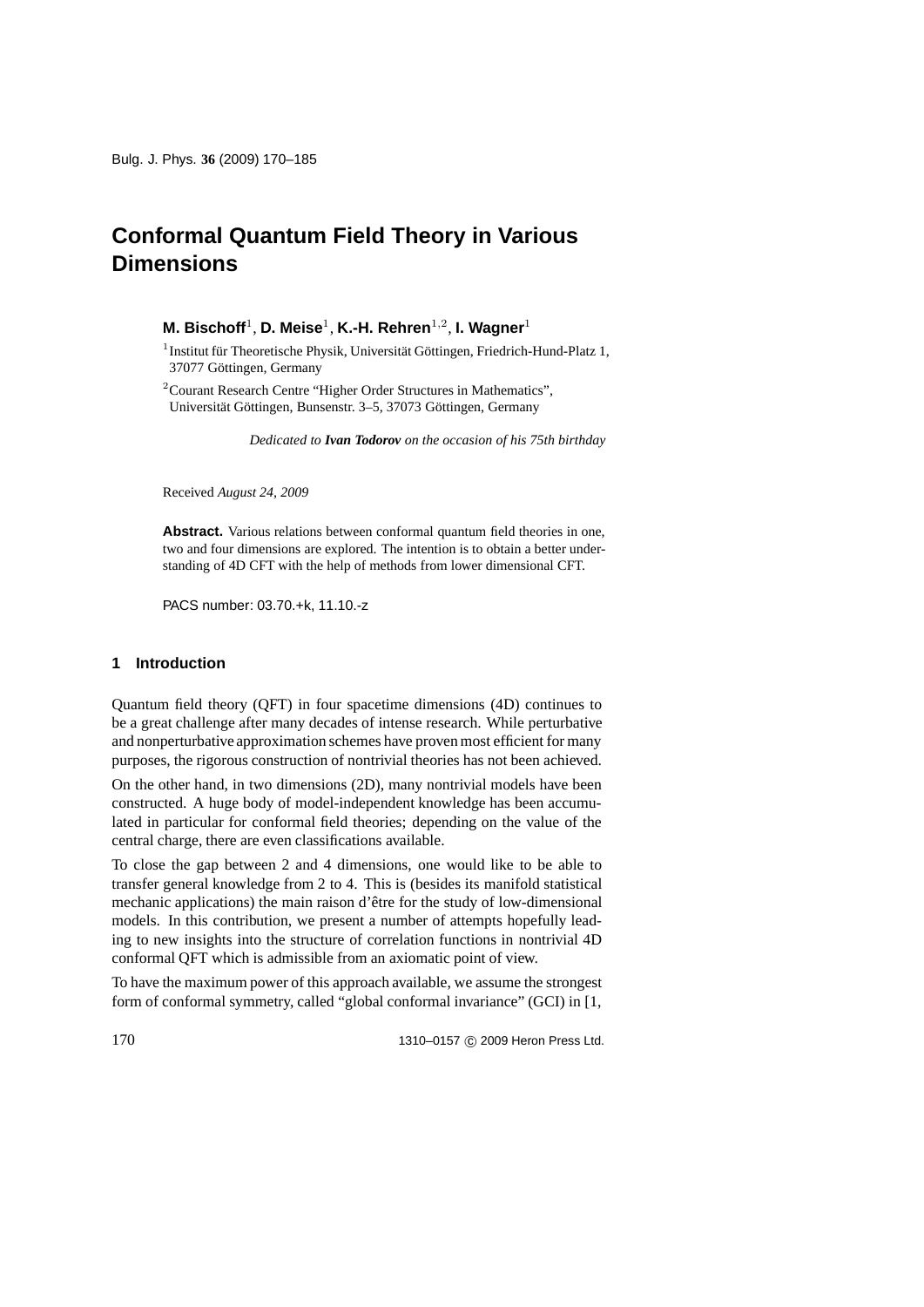2]: the conformal group is implemented by a *true* representation on the Hilbert space. This implies that the covariant fields have integer scaling dimensions and satisfy Huygens' principle, *i.e.*, they commute not only at spacelike but also at timelike distance. Moreover, their correlation functions are rational, and in fact polynomial after multiplication with sufficiently high powers of Lorentz square distances  $\rho_{ij} = (x_i - x_j)^2$ . While these features are conspicuously close to free field theory, we shall indicate below why we expect nontrivial fields within this highly restricted class. Notice that the massless free field in  $D > 2$  dimensions has scaling dimension  $(D-2)/2$ , so this field does not satisfy GCI if D is odd. Recall also that in  $D = 2$ , the massless free field does not exist because it is too singular at zero momentum, but its gradient  $j_{\mu} = \partial_{\mu}\varphi$  can be defined. It is a conserved vector current of scaling dimension 1 and decomposes into two chiral fields  $j_0(x) \pm j_1(x) = j_{\pm}(x^0 \pm x^1)$ .

In  $D \geq 4$  even spacetime dimensions, GCI proved to be a highly restrictive symmetry. In Section 2, we discuss the leeway it allows beyond free fields in terms of the pole structure of correlation functions. Remarkably, the new features can arise only in at least six-point correlations – which are hardly ever studied!

The main open question is, whether this leeway is compatible with Hilbert space positivity. A powerful method to approach this question for four-point correlations is the partial wave expansion; unfortunately, the partial waves are not known for more than four points. Part of the subsequent sections about "restriction" is motivated by attempts to find alternative approaches to positivity applicable to higher correlation functions, to which we return in Section 5.

# **2 Conservation Laws**

## 2.1 Conserved Tensor Fields

Consider conformal symmetric traceless tensor fields of rank r and scaling dimension d. The quantity  $d-r$  is called "twist". The fields of twist  $D-2$ , where  $D$  is the spacetime dimension, are distinguished: their two-point function is determined by conformal invariance and turns out to have zero divergence. By the Reeh-Schlieder theorem it follows that these fields are conserved tensor fields:

$$
\partial_{\mu}T^{\mu...\nu} = 0,\tag{1}
$$

with the exception of  $r = 0$ ,  $d = D - 2$ . Except for the scalars, the twist  $D - 2$ fields have the lowest possible dimension for the given tensor rank admitted by the unitarity bound [3]. The scalars have been proven, in  $D = 4$  dimensions [4], to be either Wick squares of massless free fields, or generalized free fields. We expect that a similar argument holds also in  $D = 2n = 6, 8, \dots$  dimensions for scalar fields of scaling dimension  $D - 2$ . (This cannot be true for odd D because the massless free field violates GCI, and also not for  $D = 2$  because the massless free field does not exist.)

$$
171
$$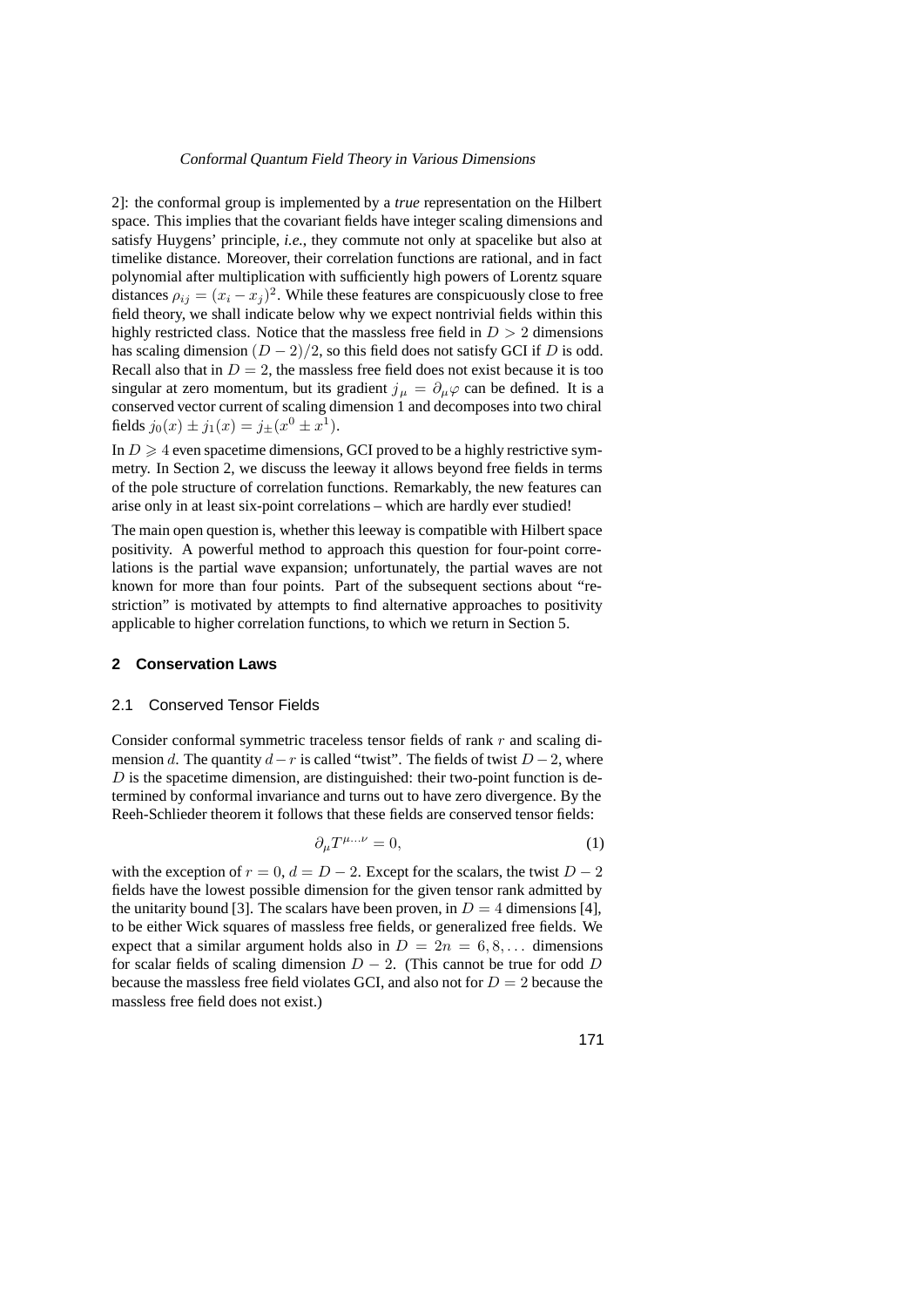In  $D = 2$ , the distinguished fields are precisely those which decompose into chiral fields: Symmetric traceless tensors have only two independent components  $T_{++...+}$  and  $T_{--...-}$ , and by the conservation law, these depend only on  $x^0 \pm x^1$ . Indeed, almost all our knowledge about 2D CFT relies on the presence of these distinguished chiral fields, such as currents or the stress-energy tensor.

## 2.2 Biharmonic Fields

Also in even dimension  $D \ge 4$ , the presence of conserved tensor fields has far reaching consequences. For definiteness,  $D = 4$  throughout this section, although the statements generalize to even  $D \ge 4$ . The operator product expansion of any pair of fields  $\ddot{A}$  and  $\ddot{B}$  can be organized according to the twist of the composite fields. If  $A$  and  $A'$  are scalar of equal dimension  $d$ , then the lowest contribution to  $A'(x)A(y)$  after the vacuum contribution is that of twist  $D-2$ . Multiplying this contribution by  $((x-y)^2)^{d-1}$ , one arrives at a "bifield"  $V_{A'A}(x, y)$ , while all higher twist contributions are of higher order in  $(x - y)^2$ . The infinitely many conservation laws for the local fields comprised in  $V_{A'A}$  can be cast into the simple form, called "biharmonicity" [5]

$$
\Box_x V_{A'A}(x, y) = 0 = \Box_y V_{A'A}(x, y). \tag{2}
$$

Biharmonicity is a highly nontrivial feature. By a classical result [6], every power series p in  $z \in \mathbb{R}^n$  has a unique "harmonic completion"  $h = p + z^2 \cdot q$ , such that h is harmonic:  $\Box_{z}h = 0$ , and q is another power series. But correlation functions involving  $V_{A'A}(x, y)$  are harmonic both w.r.t. x and w.r.t. y. Therefore, the contribution from  $V_{A'A}(x, y)$  in a correlation functions involving  $A'(x)A(y)$ must coincide with two *a priori* different harmonic completions (w.r.t.  $z = x$  $y$ ). The condition that the two completions coincide is found, for purely scalar correlations, to be a universal third order linear partial differential equation to be satisfied by the function  $U_0$  defined by

$$
\langle \cdots [A'(x)A(y) - \langle A'(x)A(y) \rangle] \cdots \rangle = \frac{1}{((x-y)^2)^{d-1}} (U_0 + O((x-y)^2)),
$$

where  $U_0$  is a Laurent polynomial in the Lorentz square distances  $\rho_{xi} = (x (x_i)^2$ ,  $\rho_{yi} = (y - x_i)^2$ , and  $\rho_{ij} = \rho_{ji} = (x_i - x_j)^2 (x_i)$  are the coordinates of the other scalar fields in the correlation), homogeneous of degree −1 in both sets of variables  $\rho_{xi}$  and  $\rho_{yi}$ . When this condition is fulfilled, the contribution from  $V_{A'A}$  to the above correlation is the unique biharmonic completion  $V_0$  of  $U_0$ 

$$
\langle \cdots V_{A'A}(x,y) \cdots \rangle = U_0 + O((x-y)^2).
$$

The PDE to be satisfied by  $U_0$  reads

$$
\left[ \left( \sum_{i} \rho_{yi} \partial_{\rho_{xi}} \right) \left( \sum_{i < j} \rho_{ij} \partial_{\rho_{yi}} \partial_{\rho_{yj}} \right) - (x \leftrightarrow y) \right] U_0 = 0. \tag{3}
$$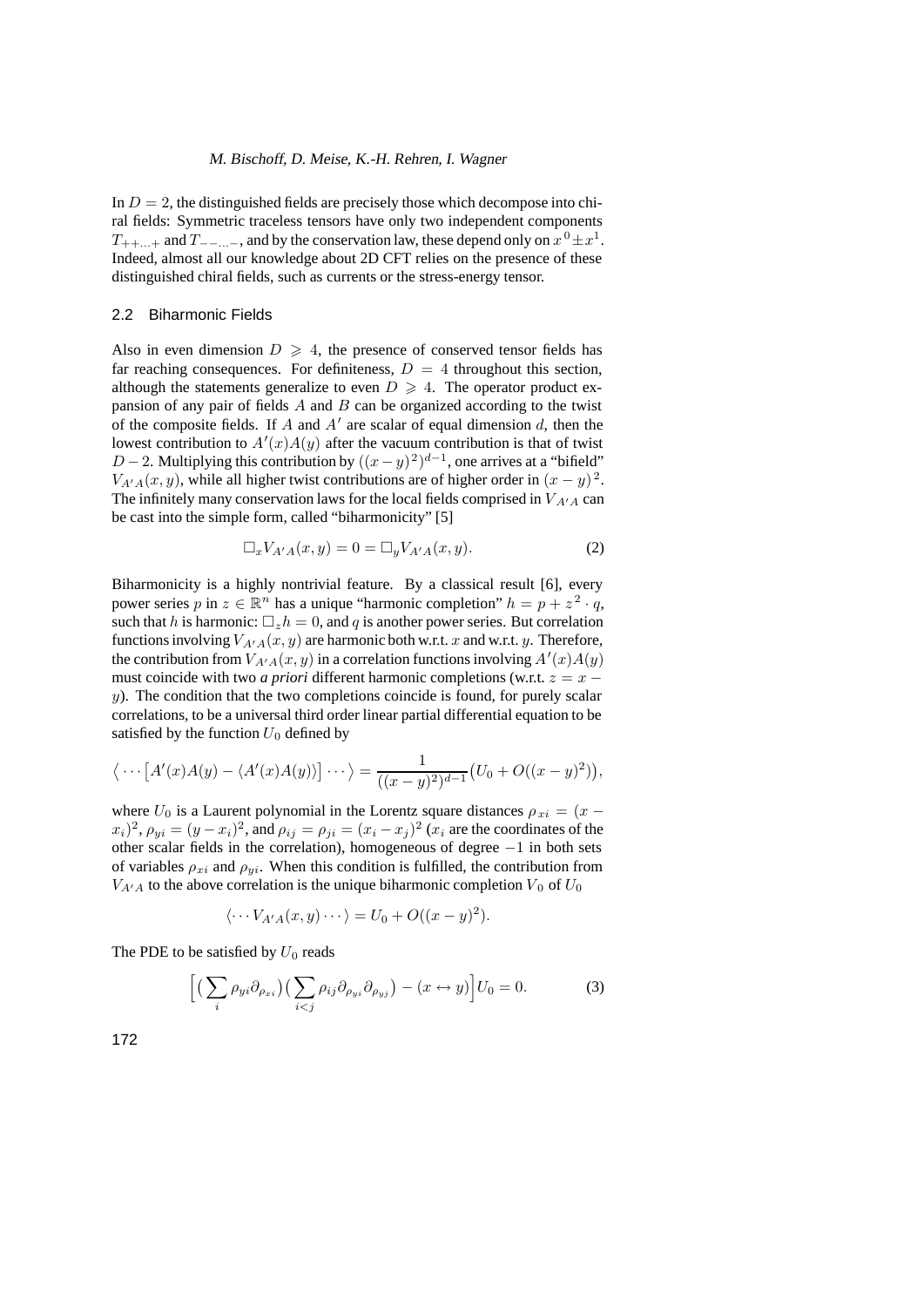Together with rationality, it is highly restrictive and constrains the admissible form of  $U_0$  far beyond conformal invariance. In [4], it was shown that the only poles of  $U_0$  in the arguments  $x, y \in \mathbb{R}^4$  can be of the form

$$
\frac{P}{\rho_{xm}^a \rho_{xn}^b \cdot \rho_{yn}^c \rho_{ym}^d}
$$
 with  $a, b, c, d \ge 0$ ,

for some pair  $m \neq n$ , where P is polynomial in  $\rho_{xi}$  and  $\rho_{yi}$  ( $i \neq m, n$ ), and a Laurent polynomial in all other squared Lorentz distances  $\rho_{ij}$ . We call this structure a "double pole" if both a and b are positive, or if both  $c, d > 0$ .

The relevance of this observation is the following: Free field examples of biharmonic fields are : $\varphi(x)\varphi(y)$ : and : $\overline{\psi}(x)(x_\mu-y_\mu)\gamma^\mu\psi(y)$ :, where  $\varphi$  and  $\psi$  are the free massless scalar and Dirac field. But correlation functions of Wick products of free fields and their derivatives can only produce "single poles" with  $a = 0$ or  $b = 0$ , and  $c = 0$  or  $d = 0$ . Therefore, any double pole is a clear signal of a nontrivial GCI CFT. On the other hand, double poles cannot arise in four-point functions just because there are not sufficiently many variables. Therefore, this signal can only be seen in at least five-point correlations [4].

An example of a six-point double pole structure was presented in [4]. A more systematic study was made by one of us [7]. For a double pole as above, we call  $a + b + c + d$  its order. A double pole structure (DPS) is a rational solution to the PDE (3)

$$
\sum_{a,b,c,d} \frac{P_{abcd}}{\rho_{xm}^a \rho_{xn}^b \cdot \rho_{yn}^c \rho_{ym}^d}
$$

involving nonzero terms with a and  $b > 0$ , or c and  $d > 0$ . Their polynomial (in  $\rho_{xi}$  and  $\rho_{yi}$ ,  $i \neq m, n$ ) coefficient functions turn out to be organized into multiplets of  $sl(2)$ , whose generators are the differential operators

$$
2H = \sum_{i \neq m,n} \rho_{xi} \partial_{\rho_{xi}} - \rho_{yi} \partial_{\rho_{yi}}, \quad X = \sum_{i \neq m,n} \rho_{xi} \partial_{\rho_{yi}}, \quad Y = \sum_{i \neq m,n} \rho_{yi} \partial_{\rho_{xi}}.
$$

More precisely, every DPS is a linear combination of DPSs obtained as follows. Fix a pair of indices m, n. Fix four integers  $0 \leq p \leq a, 0 \leq q \leq b$ . Let  $\ell = p + q$  and choose a monomial  $P_\ell$  of order  $\ell$  in the variables  $\rho_{xi}$  ( $i \neq m, n$ ).  $P_\ell$  is then a highest weight vector of  $sl(2)$ :  $HP_\ell = \frac{\ell}{2}P_\ell$  and  $XP_\ell = 0$ . Let  $k = a + b - \ell - 1 \geqslant 1$  and choose a monomial  $Q_k$  of order k in the  $sl(2)$ singlet variables  $R_{ij} = \rho_{xi} \rho_{yj} - \rho_{xj} \rho_{yi}$  ( $i, j \neq m, n$ ). Notice that for five-point correlations, such singlets are not available, hence one can also exclude fivepoint DPSs. These data, together with a Laurent monomial  $L$  in the variables  $\rho_{kl}$  so as to saturate the scaling dimension of the scalar fields in the correlation function, induce DPSs of maximal order  $\mu = 2(a + b) - \ell$ , whose double poles of order  $= \mu$  are given in closed form by

$$
\sum_{\delta=0}^{p} \sum_{\varepsilon=0}^{q} \frac{\rho_{xm}^{\delta} \rho_{xn}^{\varepsilon} \cdot \rho_{ym}^{q-\delta} \rho_{yn}^{p-\varepsilon}}{\rho_{xm}^{a} \rho_{xn}^{b} \cdot \rho_{ym}^{b} \rho_{yn}^{a}} \cdot \frac{(b-q)_{\delta}(-p)_{\delta}}{(1-a)_{\delta}\delta!} \frac{(a-p)_{\varepsilon}(-q)_{\varepsilon}}{(1-b)_{\varepsilon} \varepsilon!} \Big| \frac{\ell}{2}, \frac{\ell}{2} - \delta - \varepsilon \Big\rangle \cdot Q_{k} \cdot L,
$$

173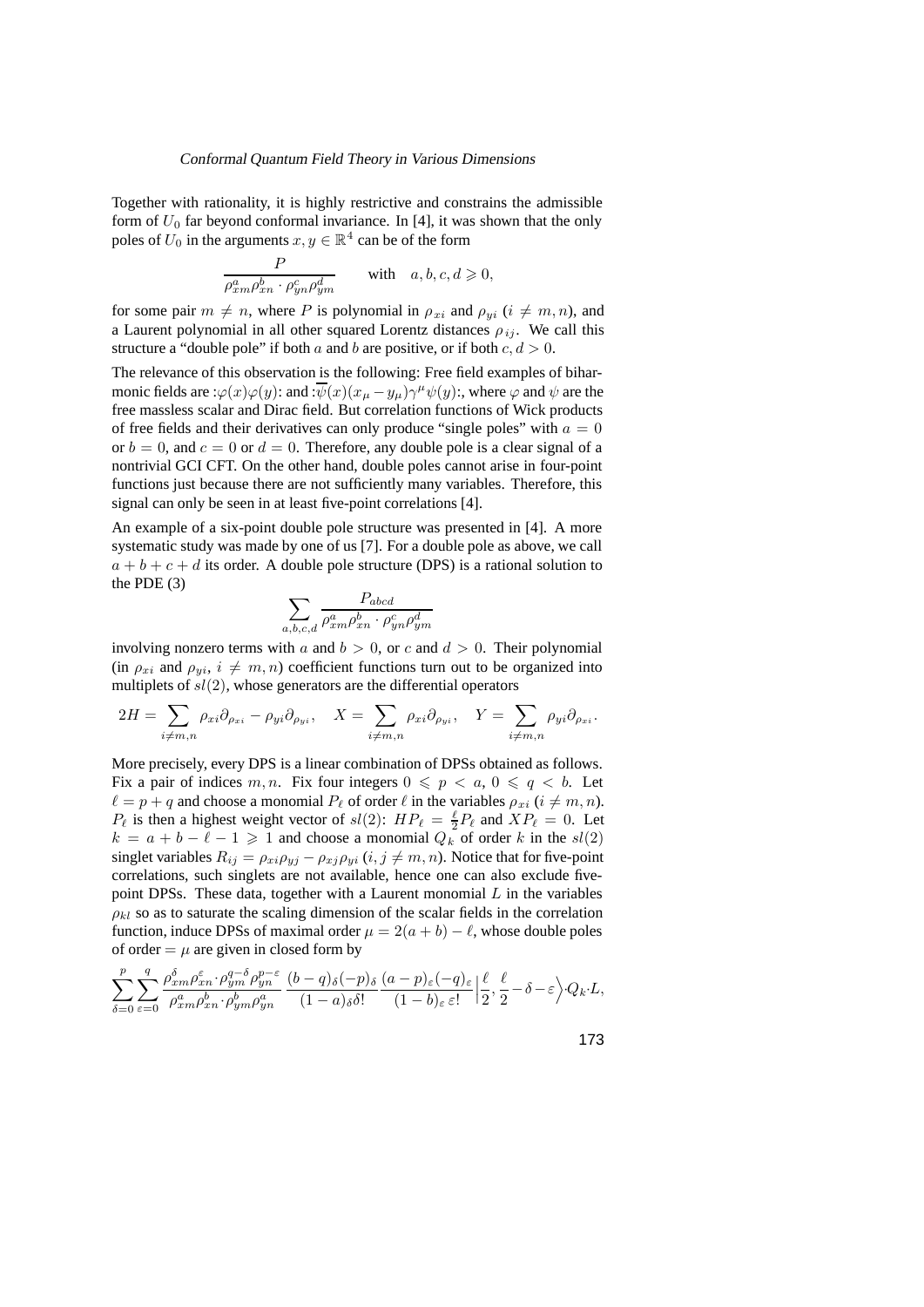where the functions  $|\frac{\ell}{2}, \frac{\ell}{2} - \nu\rangle = (-1)^{\nu} (-\ell)_{\nu} Y^{\nu} P_{\ell}$  are vectors of weight  $\frac{\ell}{2} - \nu$ in the irreducible highest weight  $sl(2)$  module generated by  $P_\ell = |\frac{\ell}{2}, \frac{\ell}{2}\rangle$ . These contributions exhaust a two-dimensional rectangular sublattice within the lattice  $a + b + c + d = \mu$ . The poles of order  $\lt \mu$  are then determined recursively from those of maximal order  $= \mu$ , because equation (3) connects different orders. The system is in fact overdetermined, but in all cases studied it could be solved. We conjecture that this is always the case. The solution is unique up to DPSs of lower maximal order.

Once the solution  $U_0$  to (3) is given, its biharmonic completion, *i.e.*, the corresponding correlation function  $\langle \cdots V_{A'A}(x,y) \cdots \rangle$  solving (2), can be computed recursively as a power series in  $(x - y)^2$ . Unlike the correlations of local fields, these correlations are always transcendental functions if  $U_0$  contains double poles. In this case,  $V_{A'A}$  cannot be Huygens bilocal, but is presumably Einstein bilocal in general, as a case study in [8] indicates.

## **3 Restrictions**

#### 3.1 Timelike Surfaces

The restriction of a quantum field to a timelike hypersurface yields another Wightman field in lower dimensions [9]. In this way, 4D fields give rise to 3D and to 2D fields. It is also known that conformal fields restrict to conformal fields on the hypersurface, and the decomposition of conformal tensor fields can be described in terms of "internal derivatives" of the original fields [6, 10, 11].

One can ultimately restrict the field to the time axis: because of Huygens locality, this yields a local conformal 1D field depending only on  $x<sup>0</sup>$ . Notice that this step is quite different from the decomposition of conserved 2D tensor fields into their chiral components, that depend only on  $x^0 \pm x^1$ . Yet, in both cases one arrives at Möbius covariant chiral fields!

To give an example: The correlation functions of restricted fields are just the restrictions of the original correlation functions. In particular, free fields remain free in the sense that the truncated correlations remain zero. Thus, if we restrict the massless free field  $\varphi$  in  $D = 4$  to the plane  $x^2 = x^3 = 0$ , we arrive at a generalized free field with the two-point function

$$
D(x - y)|_{\mathbb{R}^2} = \frac{(2\pi)^{-2}}{(x^1 - y^1)^2 - (x^0 - y^0 - i\varepsilon)^2}
$$

of scaling dimension  $d = 1$ . But because the spacetime dimension has changed, its Källen-Lehmann weight is no longer a  $\delta$ -function at  $m^2 = 0$  but a continuum of all masses integrated with the measure  $dm^2$ . Such fields do not possess a stress-energy tensor as a Wightman field, because its two-point function diverges [12]. Formally, one may assign an "infinite central charge" to this SET. One may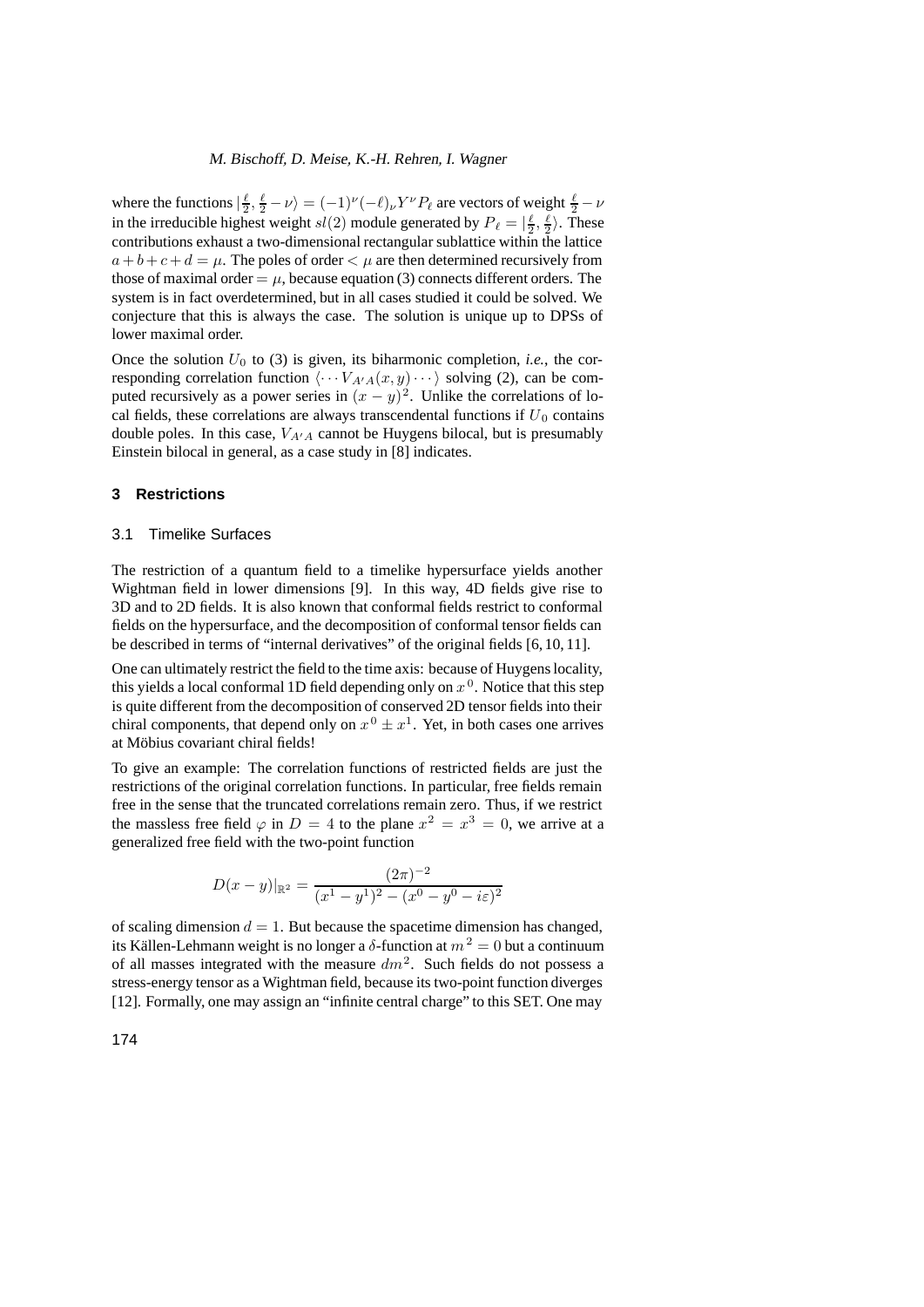actually represent the generalized free field in 2 dimensions as a "central limit"  $n \to \infty$  of

$$
\varphi_n(x) = n^{-\frac{1}{2}} \sum_{\nu=1}^n \psi_{\nu}(x^0 + x^1) \otimes \psi_{\nu}(x^0 - x^1)
$$

where  $\psi_{\nu}$  are  $n$  independent chiral real free Fermi fields, hence the SET for  $\phi_{n}$ has central charge  $c = \frac{n}{2} \rightarrow \infty$ .

On the other hand, restricting  $\varphi$  to the time axis, its two-point function is just

$$
D(x - y)|_{\mathbb{R}} = (2\pi)^{-2} \left( \frac{-i}{x^0 - y^0 - i\varepsilon} \right)^2,
$$

the two-point function of a canonical chiral current  $j(x^0)$ . The Wick square : $\varphi^2(x)$ : restricts to : $j^2(x^0)$ : =  $\pi^{-1}T(x^0)$ , where T is the chiral stress-energy tensor with  $c = 1$ .

# 3.2 Null Surfaces

A different option is the restriction to null hypersurfaces such as  $N = \{x \in$  $\mathbb{R}^4$  :  $x^0 = x^1$ . This case is not covered by the result in [9]. Yet, *massive* free scalar fields can be restricted. More precisely, the naive restriction has an infrared singularity, which can be cured by taking a derivative w.r.t.  $x_+$ , where  $x_{\pm} = x^0 \pm x^1$ . Then, defining  $\varphi_N(x_+, x_+) := \partial_+ \varphi_m(x)|_{x_0=0}$ , one computes

$$
\langle \varphi_N(x_+, x_\perp) \varphi_N(y_+, y_\perp) \rangle = \frac{1}{4\pi} \delta(x_\perp - y_\perp) \cdot \left(\frac{-i}{x_+ - y_+ - i\varepsilon}\right)^2.
$$
 (4)

This restriction is an instance of the more general situation studied in [13]. The result is nothing but an infinite system of canonical free currents  $j_n(x_+)$  $\int d^2x_\perp \varphi_N(x_+,x_\perp) f_n(x_\perp)$ , where  $f_n$  is an orthonormal basis of  $L^2(\mathbb{R}^2)$ . The remarkable fact is that the vacuum fluctuations associated with the transverse coordinates  $x_{\perp} \in \mathbb{R}^2$  are completely suppressed [14], and these degrees of freedom are traded into an infinite-dimensional inner symmetry. Moreover, the restriction is *independent of the original mass*.

Looking at the field as a distribution, the construction means that the extension to test functions of the form  $f(x_+, x_+)$ δ(x−) must be bought by the constraint that  $f = \partial_{+}g$ , where g is a test function on  $\mathbb{R}^{3}$ . Because the restriction is independent of the mass, *every* scalar two-point function restricts to the same result (4) times the integral over the Källen-Lehmann density. In particular, two-point functions of scalar fields where this integral is divergent cannot be restricted in the same way, such as the Wick square or non-superrenormalizable interacting fields. Moreover, the derivatives  $\partial_+$  do not properly cure at the same time the single contraction terms appearing in higher correlation functions.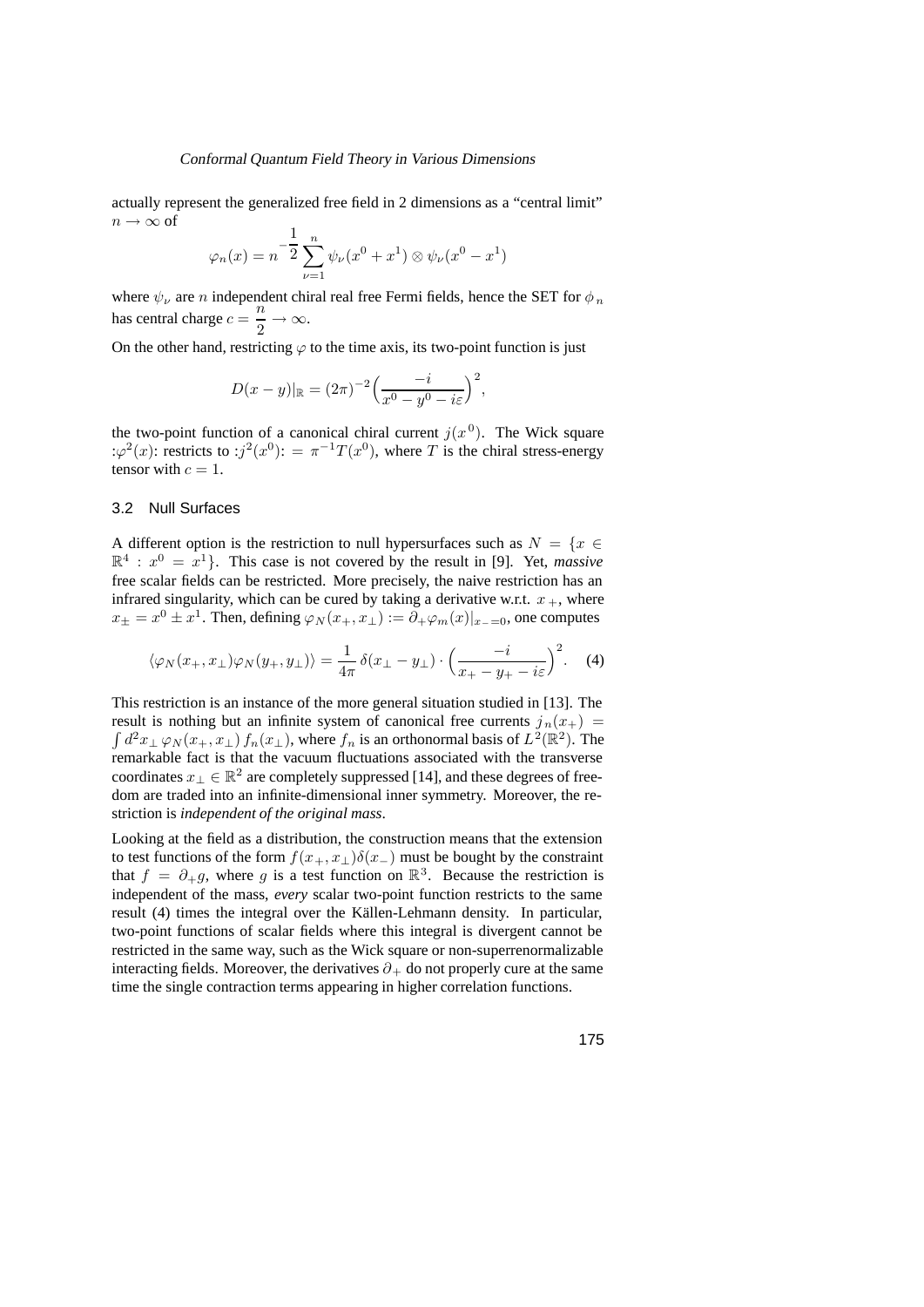However, one can restrict the bifield : $\varphi_m(x)\varphi_m(y)$ : *via* 

$$
\partial_{x_+}\partial_{y_+};\varphi(x)\varphi(y)\colon |_{x_-=y_-=0}=:\varphi_N(x_+,x_+)\varphi_N(y_+,y_+):
$$

(One may then well pass to coinciding points  $x_+ = y_+$  *after* taking the derivatives and smearing in the transversal space  $\mathbb{R}^2$ , but this is obviously not an operation on the Wick square itself.)

For  $m = 0$ , the bifield : $\varphi(x)\varphi(y)$ : is the simplest instance of a biharmonic field, as discussed in the previous section. This suggests a speculation that biharmonic fields can always be restricted. This expectation is supported by the solution to the characteristic initial value problem for the wave operator in 4 dimensions, see (5) below with  $m = 0$ , which immediately generalizes to bifields. We leave this here as a conjecture, as another remarkable feature related to the distinguished twist  $D - 2$  fields and their conservation laws.

# 3.3 An exotic Restriction?

The action of the group  $SO(2, D)$  on the null cone  $\xi \cdot \xi = (\xi^0)^2 - (\xi^1)^2 - \cdots$  $({\xi}^D)^2 + ({\xi}^{D+1})^2 = 0$  in  $D + 2$  dimensions induces an action of  $SO(2, D)/\mathbb{Z}_2$ on the projective cone obtained by the identification  $\xi \sim \lambda \xi$  ( $\lambda \in \mathbb{R} \setminus \{0\}$ ). The projective cone is known as the Dirac space or conformally compactified Minkowski spacetime  $\overline{M}_D \sim (S^1 \times S^{D-1})/\mathbb{Z}_2$ , into which D-dimensional Minkowski spacetime is embedded as the chart

$$
x^{\mu} = \frac{\xi^{\mu}}{\xi^D + \xi^{D+1}} \qquad (\mu = 0, \dots D - 1),
$$

so that  $SO(2, D)/\mathbb{Z}_2$  becomes the conformal group. Restricting a 4D conformal QFT to 2D, the relevant conformal group is  $SO(2, 2)/\mathbb{Z}_2 \subset SO(2, 4)/\mathbb{Z}_2$ , embedded as the subgroup that fixes the restricted directions 2 and 3. This 2D conformal group is a direct product of two Möbius groups  $SO(1, 2)$  =  $SL(2,\mathbb{R})/\mathbb{Z}_2 = SU(1,1)/\mathbb{Z}_2$  acting on the chiral variables  $x^0 \pm x^1$ .

There is another embedding of two commuting Möbius subgroups  $SO(1, 2)$  into  $SO(2, 4)/\mathbb{Z}_2$  as the subgroups that fix the directions 0, 1, 2 and 3, 4, 5 respectively. One might wonder whether this subgroup  $G$  corresponds to some "exotic" 2D restriction.

The first objection is that  $G$  has no two-dimensional orbits in the 4D Dirac space  $\overline{M}_4$ , that could serve as the restricted 2D world hypersurface. But one could envisage a more abstract situation following an idea of [15]: Let  $\alpha_g^{(2)}$  denote the action of G on the 2D Dirac space  $M_2$ , and fix any double cone  $O \subset M_2$ . Suppose we find a subalgebra A on the Hilbert space of the unrestricted 4D theory (where G is unitarily represented) with the properties that  $U(g)AU(g)^* \subset A$  for all  $g \in G$  such that  $\alpha_g^{(2)}O \subset O$ , and  $U(g')AU(g')^*$  commutes with A for all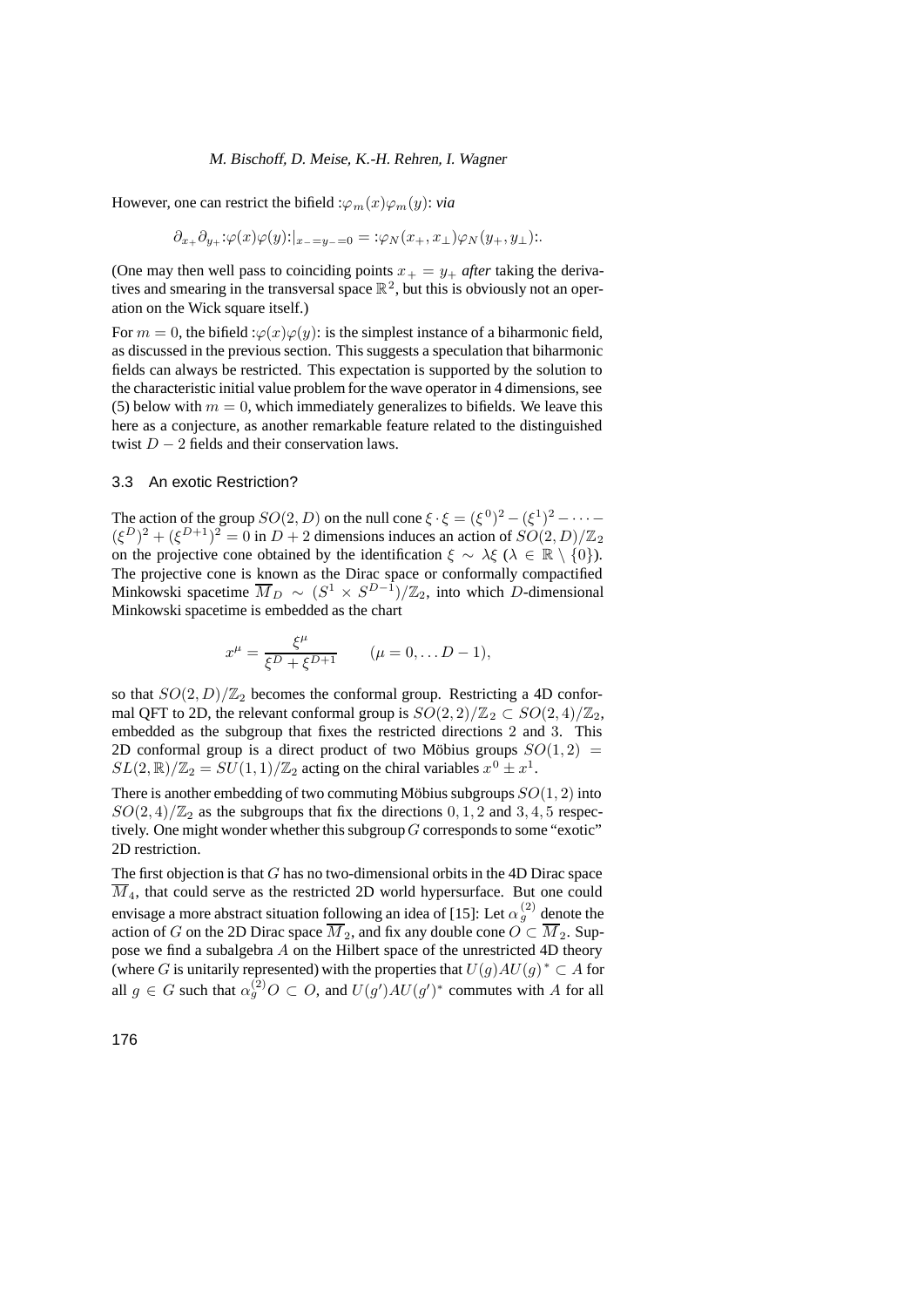$g' \in G$  such that  $\alpha_{g'}^{(2)}O \subset O'$ , where  $O'$  is the causal complement of  $O$  in  $\overline{M}_2$ . In this case, we may consistently *define*

$$
A(\alpha_g^{(2)}O):=U(g)AU(g)^*
$$

for *all*  $g \in G$ . These algebras on the Hilbert space of the 4D theory would then qualify as local algebras of a 2D CFT, satisfying local commutativity, conformal covariance and isotony. The problem with this is, however, that the  $L_0^{\pm}$ generators of the embedded subgroup do not have positive spectrum in the 4D representation – which is related to the fact that their orbits in the 4D Dirac space  $\overline{\hat{M}}_4$  are spacelike rather than future timelike. We shall briefly return to this in Section 5.

# **4 Conformal Holography**

#### 4.1 Timelike Surfaces

The question arises to which extent one can recover a D-dimensional QFT from its restrictions. Clearly, in some form the higher-dimensional conformal symmetry group and its unitary representation must be present in the lower-dimensional theory. It is possible [16] to give a system of axioms on the inner symmetries of a lower-dimensional GCI CFT, which ensure that the theory can be extended to a higher-dimensional GCI CFT.

# 4.2 Lightfront Holography

The characteristic initial value problem for the Klein-Gordon operator in  $D > 2$ dimensions consists in finding a solution to  $(\Box_x + m^2)\varphi_m(x)=0$  with prescribed values  $\varphi_N(x_+, x_\perp)$  of  $\varphi$  (as in Sect. 3.2) on the null (characteristic) hypersurface  $N = \{x \in \mathbb{R}^4 : x^0 = x^1\}$  with sufficiently rapid decay.

A (unique?) solution is given in terms of the massive commutator function

$$
C_m(x - y) = \int \frac{d^4k}{(2\pi)^3} \ \delta(k^2 - m^2) \text{sign}(k^0) e^{-ikx}
$$

by

$$
\varphi_m(x) = -2i \int_N dy_+ d^2 y_\perp C_m(x - y)|_{y_-=0} \varphi_N(y_+, y_\perp). \tag{5}
$$

Notice the fact that the kernel  $C_m(x-y)|_{y_0=0}$  solves the KG equation w.r.t. x, and restricts at  $x_-=0$  to

$$
C_m(z)|_{z=-0} = \frac{i}{4} \operatorname{sign}(z_+)\delta(z_\perp) \quad \Rightarrow \quad \partial_+ C_m(z)|_{z=-0} = \frac{i}{2} \delta(z_+)\delta(z_\perp).
$$

(5) not only solves the classical initial value problem, but is indeed a relation between *quantum* fields in different dimensions: namely, if one takes for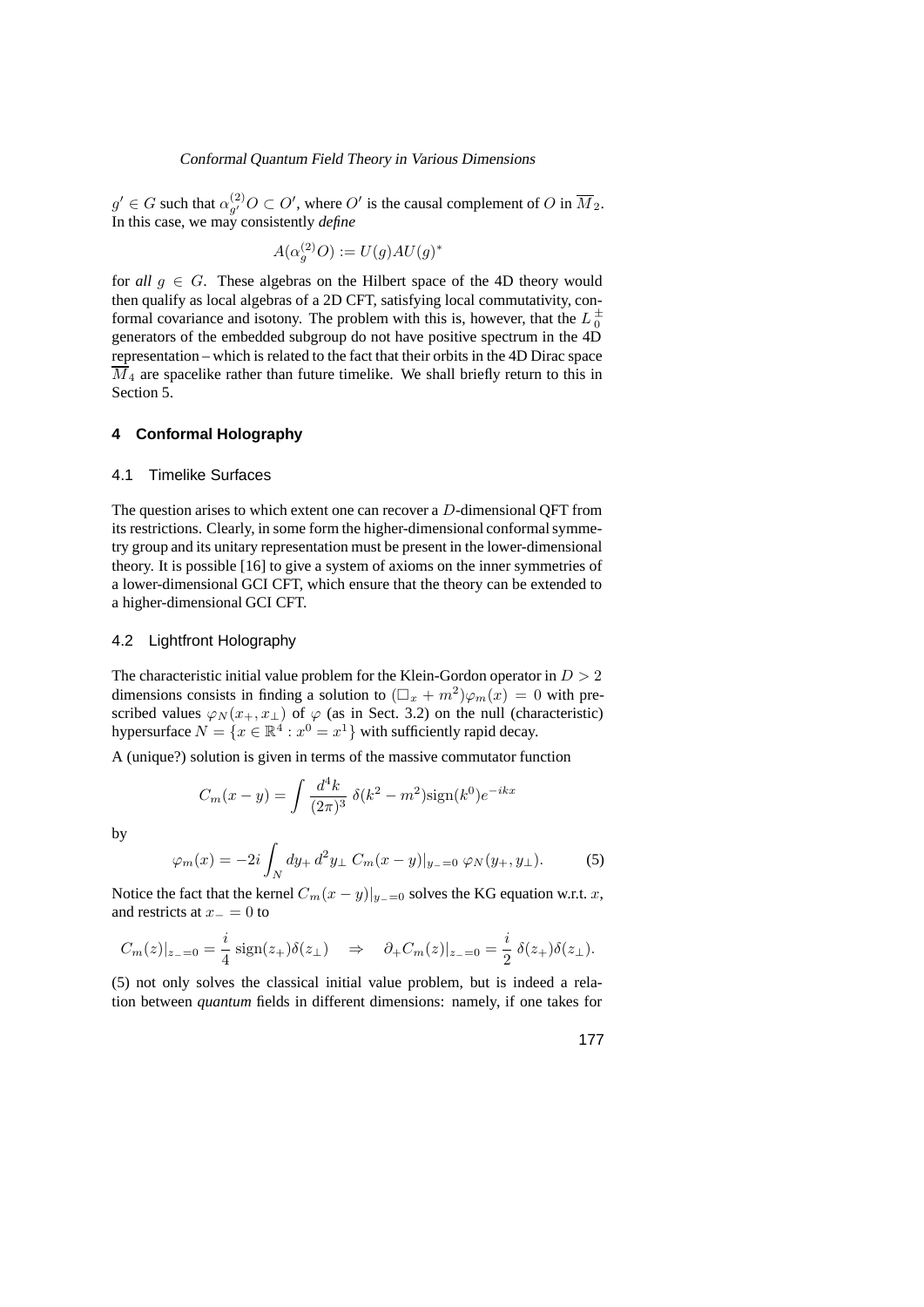$\varphi_N(y_+, y_\perp)$  the chiral free field with two-point function (4) and computes the two-point function of the r.h.s. of (5), one recovers the two-point function of the massive free field in  $\mathbb{R}^4$ .

(5) is an adaptation of a similar formula used in [17] to pull back a state on the null future  $\mathfrak{I}^+$  of an asymptotically flat spacetime to a state on the bulk. The feature that a (free) field in Minkowski spacetime can be reconstructed from its restriction to the null hypersurface, which behaves like an infinite-component chiral conformal field, was first pointed out by Schroer [14, 18].

Interestingly enough, the massive free field of *any mass* can be recovered from the same conformal field theory on the lightfront, given by the free currents  $j_n(x_+)$  ( $n \in \mathbb{N}$ ), just by choosing the mass in the commutator function  $C_m$ . Schroer calls this "a different 4D spacetime organization of the same quantum substrate" (given by the chiral theory). Such a thing is possible because of the universality of the separable "inner" Hilbert space  $L^2(\mathbb{R}^2)$ .

# 4.3 2D Boundary Holography

In two dimensions, the presence of a boundary at  $x^1 = 0$  leads to a reduction of the degrees of freedom because the boundary conditions imply that the leftand right-moving chiral fields are no longer independent but coincide with each other [19, 20]. In particular, the restriction of the chiral fields to the time axis (= the boundary) coincides with this chiral subtheory, while the restriction of nonchiral fields (not satisfying 2D Huygens locality) will in general be nonlocal on the time axis, but relatively local w.r.t. the chiral subtheory. The full CFT in the Minkowski halfspace  $x^1 > 0$  can be recovered from the nonlocal boundary theory by a surprisingly simple algebraic construction [20].

Moreover, in a suitable state evaluated in the limit when all fields are localized "far away from the boundary", the correlations converge to those of an associated full 2D CFT with two independent chiral subtheories [21]. The basic mechanism that restores the full 2D degrees of freedom (in particular, two chiral algebras) is the decoupling of left and right movers in the limit under consideration, due to the cluster property of the single chiral theory. The GNS reconstruction from this factorizing state then produces the tensor product of two chiral algebras.

# **5 4D Positivity**

As mentioned before, the main open question concerning the double pole solutions of Section 2.2 is, whether they are compatible with Hilbert space positivity. To test positivity, one would like to split correlation functions that should be positive by Hilbert space positivity, into contributions that should be separately positive.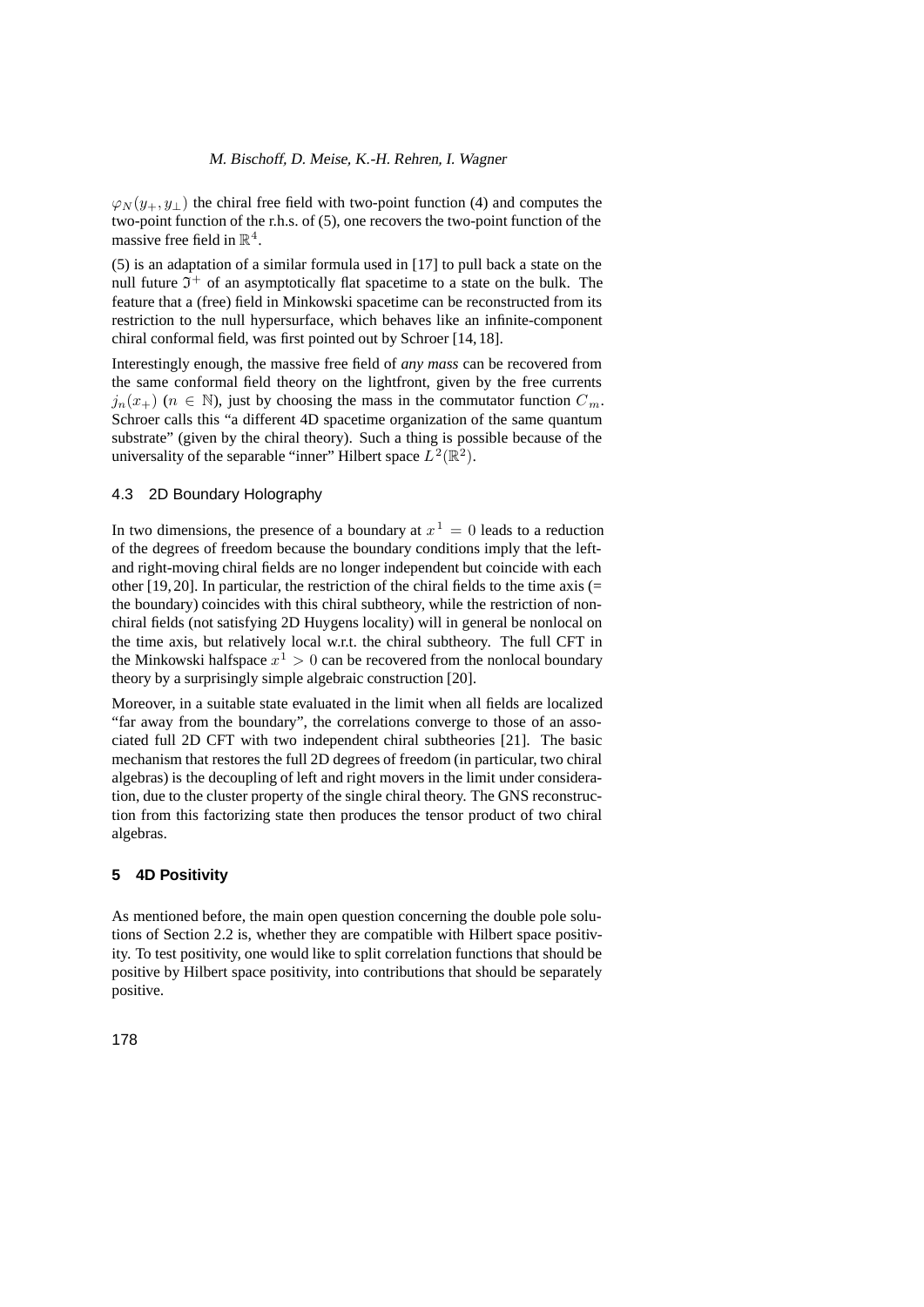Such a decomposition is the partial wave expansion: a given correlation function splits into contributions

$$
\langle D(x_4)C(x_3)\Pi_{\lambda}B(x_2)A(x_1)\rangle \tag{6}
$$

where  $\Pi_{\lambda}$  are projections onto the irreducible representations  $\lambda = (d, j_1, j_2)$  of the conformal group. Each term  $(6)$  is a coefficient times a partial wave  $=$  eigenfunction of differential operators corresponding to the three Casimir operators (quadratic, cubic, and quartic). Positivity requires in the simplest case, that all partial wave coefficients of correlations of the type  $\langle ABBA \rangle$  in (6) must be nonnegative, and associated Cauchy-Schwarz (CS) inequalities [2]. Even without knowing the six-point function, its mere existence imposes via CS inequalities further nontrivial constraints on the four- and two-point functions [22].

Let us notice here that positivity enters the analysis at several stages. First of all, the fields of the theory are subject to the unitarity bound [3]. Second, the condition that the operator product expansion of two fields does not involve fields below the unitarity bound, is reflected in bounds on the poles <sup>∗</sup> in the variables  $\rho_{ij}$  [1], that were implicitly used throughout Section 2. While we regard these bounds as "kinematical", the positivity of partial wave coefficients and the associated CS inequalities are "dynamical" constraints which are notoriously difficult to evaluate.

It should therefore be clear that we can only test *necessary* conditions for positivity throughout. Even so, the partial wave analysis is not practical for higher than four-point correlations, because the computation of the 4D partial waves seems out of reach. We therefore seek for simpler alternatives, that might give necessary conditions for positivity.

# 5.1 Positivity by Restriction

One option is to remark that restriction preserves Hilbert space positivity, since it only amounts to limits in the test function space, see also [11]. Hence, a 4D double pole structure must be rejected if its 2D restriction violates positivity.

Upon restriction, both the (tensor) fields will decompose into (subtensor) fields, and the irreps will split into irreps of the subgroup. Therefore, the restriction of a 4D partial wave is in general a sum of infinitely many 2D partial waves. To use this as a tool, it is necessary to understand the branching rules.

The branching of *representations* can be computed from the characters  $\chi(s, x, y) = \text{Tr} s^{M_{05}}(xy)^{M_{12}}(x/y)^{M_{34}}$  of the representations, counting the multiplicities of the eigenvalues of the Cartan generators, see *e.g.*, [23]. For twist  $\neq 2$ 

<sup>∗</sup>Concerning these bounds, there were some inaccuracies in the admitted range of certain parameters around eq. (B.10) of [2]. That the partial waves are regular and the expansion formulae derived in [2] remain valid in the corrected parameter range, was checked in [26].

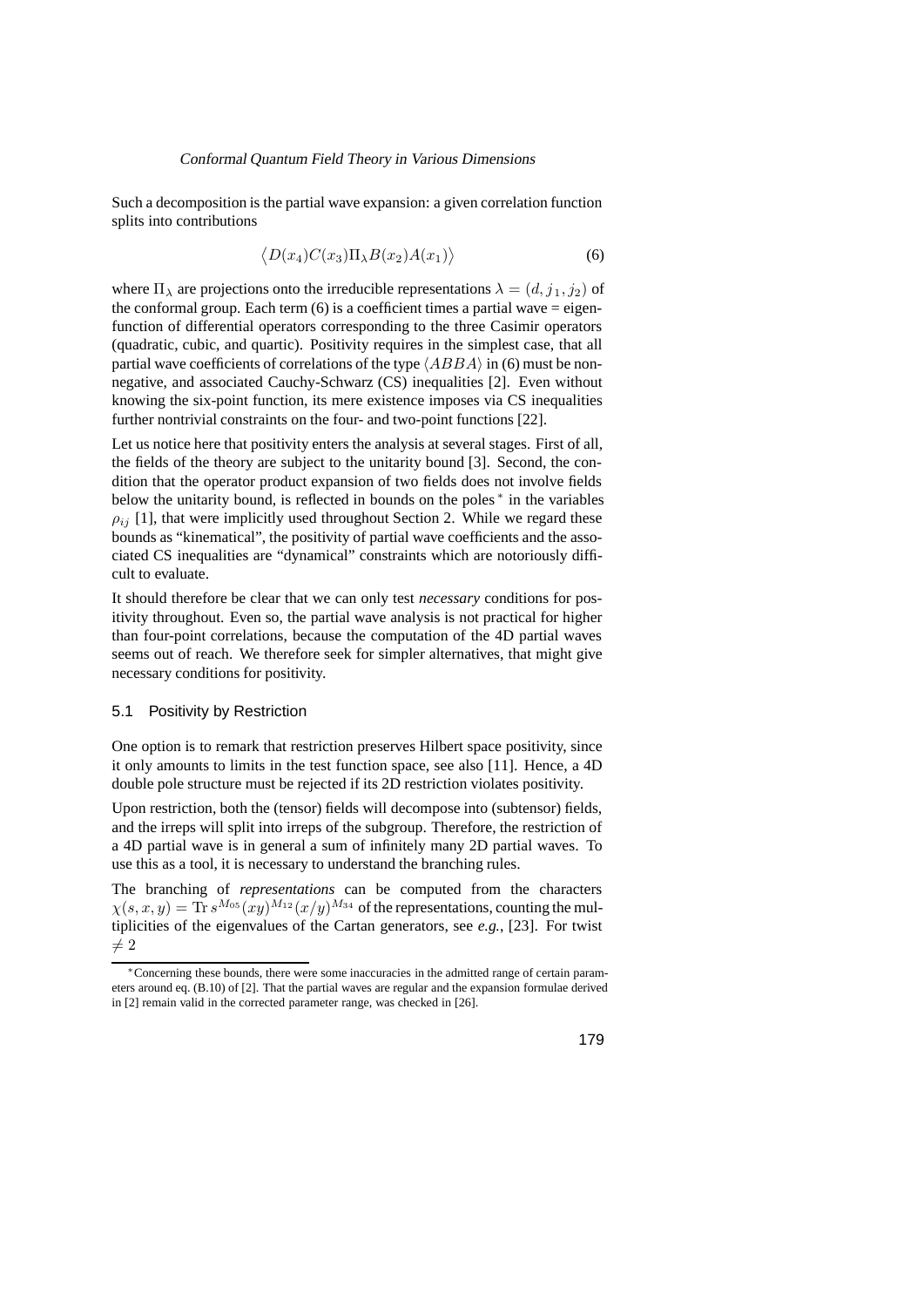$$
\chi_{d,j_1,j_2}^{\text{4D}}(s,x,y) = \frac{s^d \cdot \chi_{j_1}(x)\chi_{j_2}(y)}{(1 - sx^{\frac{1}{2}}y^{\frac{1}{2}})(1 - sx^{\frac{1}{2}}y^{-\frac{1}{2}})(1 - sx^{-\frac{1}{2}}y^{\frac{1}{2}})(1 - sx^{-\frac{1}{2}}y^{-\frac{1}{2}})},
$$

where  $\chi_i(x) = x^{-j} + x^{1-j} + \cdots + x^{j-1} + x^j$ . The restriction to 2D amounts to equating the parameters  $x = y$ . The branching is then given by the expansion into 2D characters

$$
\chi_{h_+,h_-}^{2D}(p,q) = \chi_{h_+}(p) \cdot \chi_{h_-}(q) = \frac{p^{h_+}}{1-p} \cdot \frac{q^{h_-}}{1-q}
$$

where  $p = sx$  and  $q = s/x$  couple to the chiral generators  $L_0^{\pm} = \frac{1}{2}(M_{05} \pm$  $M_{12}$ ). For instance, for the scalars  $j_1 = j_2 = 0$ , this gives the branching of representations

$$
D_{d,0,0}^{\text{4D}}\big|_{\text{2D}} = \bigoplus_{n} (n+1) \cdot D_{(d+n)/2}^+ \otimes D_{(d+n)/2}^-.
$$
 (7)

,

Since the representations are generated by corresponding fields from the vacuum, the multiplicity factor  $n + 1$  in this branching can be easily understood as counting the derivatives of the field in the restricted directions (leading to an increase of the dimension by one unit), in accord with the rules obtained from [6, 10]. In the general case, the factor  $\chi_j(x)^2$  produces more terms corresponding to the decomposition of tensors into subtensors.

At twist  $d - j_1 - j_2 = 2 (j_1, j_2 \neq 0)$ , there are subtractions in the characters reflecting the absence of some states due to the conservation laws (1). The factor  $\chi_{j_1}(x)\chi_{j_2}(y)$  has to be replaced by  $\chi_{j_1}(x)\chi_{j_2}(y) - s\chi_{j_1-\frac{1}{2}}(x)\chi_{j_2-\frac{1}{2}}(y)$ , leading to a corresponding removal of some of the 2D subrepresentations.

The branching of *partial waves* follows a similar pattern. We consider here only scalar fields. Since a restricted scalar field is just another scalar field, only the decomposition of the projections in (6) matters. For the most symmetric fourpoint case when  $A, B, C, D$  are scalars of the same scaling dimension d, we found the following result.

Extracting a prefactor  $(\rho_{12}\rho_{34})^{-d}$ , the 4D partial waves depend only on the cross ratios  $s = \frac{\rho_{12}\rho_{34}}{\rho_{13}\rho_{24}}$ ,  $t = \frac{\rho_{14}\rho_{23}}{\rho_{13}\rho_{24}}$ . For twist 2k and spin (tensor rank)  $L = 2j_1$  $2j_2$  of the representation  $\lambda$ , they are given by [24]

$$
\beta_{k,L}^{4D}(u,v) = \frac{uv}{u-v} (G_{k+L}(u)G_{k-1}(v) - (u \leftrightarrow v)),
$$

where the "chiral" variables u, v are algebraic functions of s, t given by  $s = uv$ ,  $t = (1-u)(1-v)$ , and  $G_n(z) = z^n{}_2F_1(n, n; 2n; z)$ . Upon restriction to  $D = 2$ , u and v become the chiral cross ratios  $u = \frac{x_{12}+x_{34+}}{x_{13}+x_{24+}}$ ,  $v = \frac{x_{12}-x_{34-}}{x_{13}-x_{24-}}$  $\frac{x_{12}-x_{34}-}{x_{13}-x_{24}-}$ . The 2D partial waves of dimension  $h_+ + h_-$  and helicity  $h_+ - h_-$  are given by

$$
\beta_{h_+,h_-}^{2D}(u,v) = G_{h_+}(u)G_{h_-}(v).
$$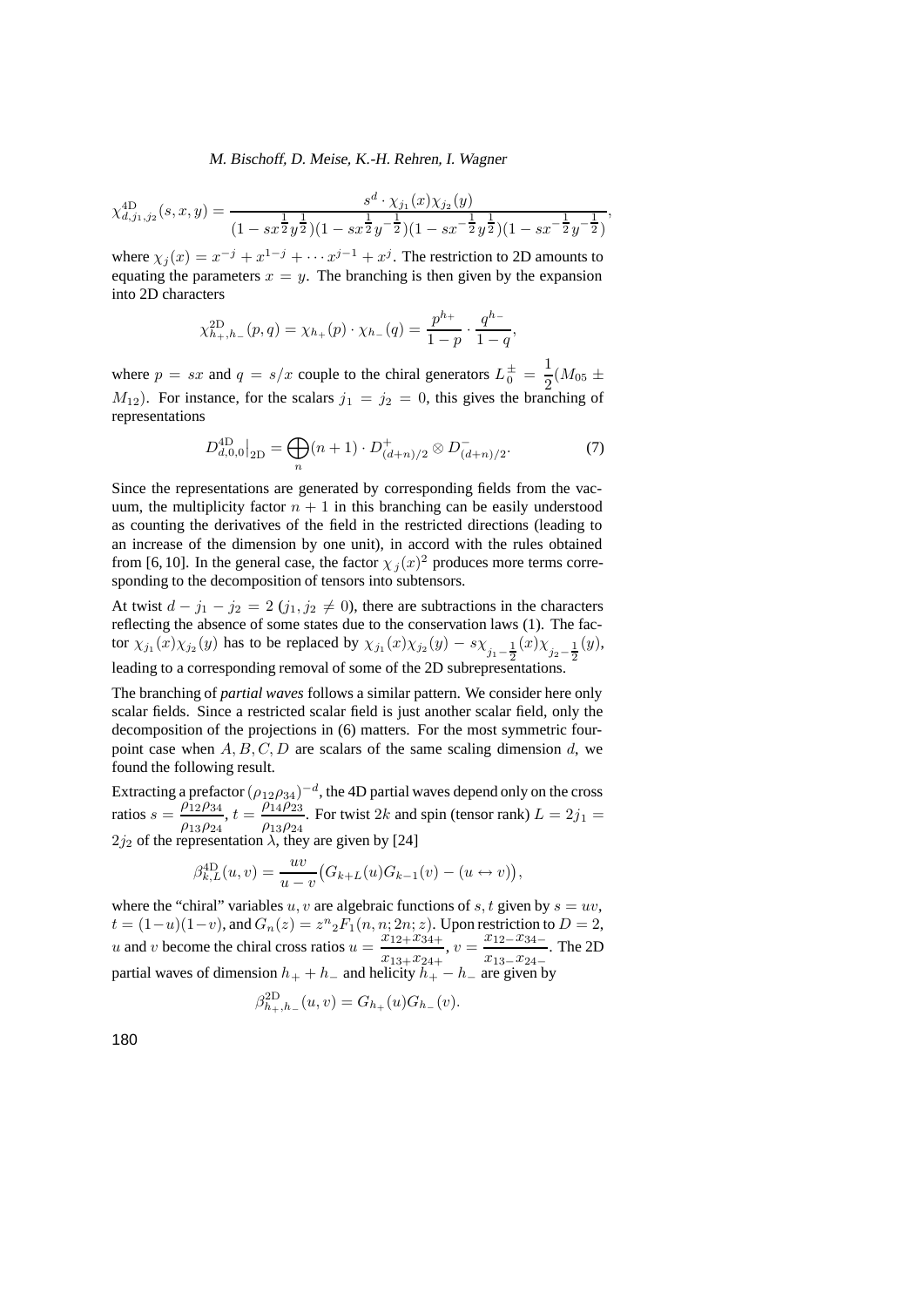Using repeatedly the identity  $G_{n-1}(z) - \frac{1-z/2}{z} G_n(z) + c_n G_{n+1}(z) = 0$ , where  $c_n = \frac{n^2}{4(4n^2 - 1)}$ , we found the recursion [25]

$$
\beta_{k,L}^{\text{4D}} = \sum_{\substack{m,n \geqslant 0 \\ m+n=L}} \beta_{k+m,k+n}^{\text{2D}} + c_{k+L} \beta_{k+1,L}^{\text{4D}} + \sum_{\nu=1}^{[L/2]} (c_{k+L-\nu} - c_{k+\nu-1}) \beta_{k+\nu+1,L-2\nu}^{\text{4D}}.
$$

For  $L = 0$  or  $= 1$ , the last sum on the r.h.s. is empty. The 4D partial waves on the r.h.s. can be iteratively expanded by the same formula, giving all 2D partial waves of dimension  $2k + L + 2r$  in the r-th step of the iteration:

$$
\beta_{k,0}^{\text{4D}} = \sum_{r \ge 0} c_k c_{k+1} \dots c_{k+r-1} \beta_{k+r,k+r}^{\text{2D}},
$$
\n
$$
\beta_{k,1}^{\text{4D}} = \sum_{r \ge 0} c_{k+1} c_{k+2} \dots c_{k+r} \left( \beta_{k+r+1,k+r}^{\text{2D}} + \beta_{k+r,k+r+1}^{\text{2D}} \right).
$$
\n(8)

If  $L \geqslant 2$ , the last sum contains negative coefficients (because  $c_n$  is monotonously decreasing); but the iteration of the term  $c_{k+L} \beta_{k+1,L}^{4D}$  contributes to the same 2D partial waves, making the total coefficients positive, *e.g.*,

$$
\beta_{k,2}^{\text{4D}} = \sum_{r \ge 0} c_{k+2} c_{k+3} \dots c_{k+r+1}
$$
\n
$$
\times \left( \beta_{k+r+2,k+r}^{2D} + \frac{c_{k+r+1} + c_{k+r} - c_k}{c_{k+r+1}} \beta_{k+r+1,k+r+1}^{2D} + \beta_{k+r,k+r+2}^{2D} \right).
$$

Comparing (7) with (8), there seems to be a discrepancy, since the latter sum runs only over integer r, *i.e.*, half of the representations present in (8) are absent in the restricted partial wave. This teaches us that in order to "exhaust" the full content of representations in a restricted partial wave, one must also consider derivatives of the fields in the restricted directions, before restricting.

In order to extend this tool to six-point functions, one would need to know sixpoint partial waves. We do not know these partial waves, but it is clear that the Casimir eigenvalue equations are much easier to access in 2D than in 4D [25].

### 5.2 The Exotic Restriction (Continued)

Let us resume the discussion of Section 3.3. The generators  $L_0^{\pm}$  of the 2D conformal group embedded into the 4D conformal group are, in this case,  $M_{12}$  and  $M_{34}$ . Thus one should obtain the decomposition of representations by putting  $s = 1$ , and letting xy and  $x/y$  play the role of p and q before. It is then obvious that the expansion involves negative powers of  $p$  and  $q$ , reflecting the obvious

181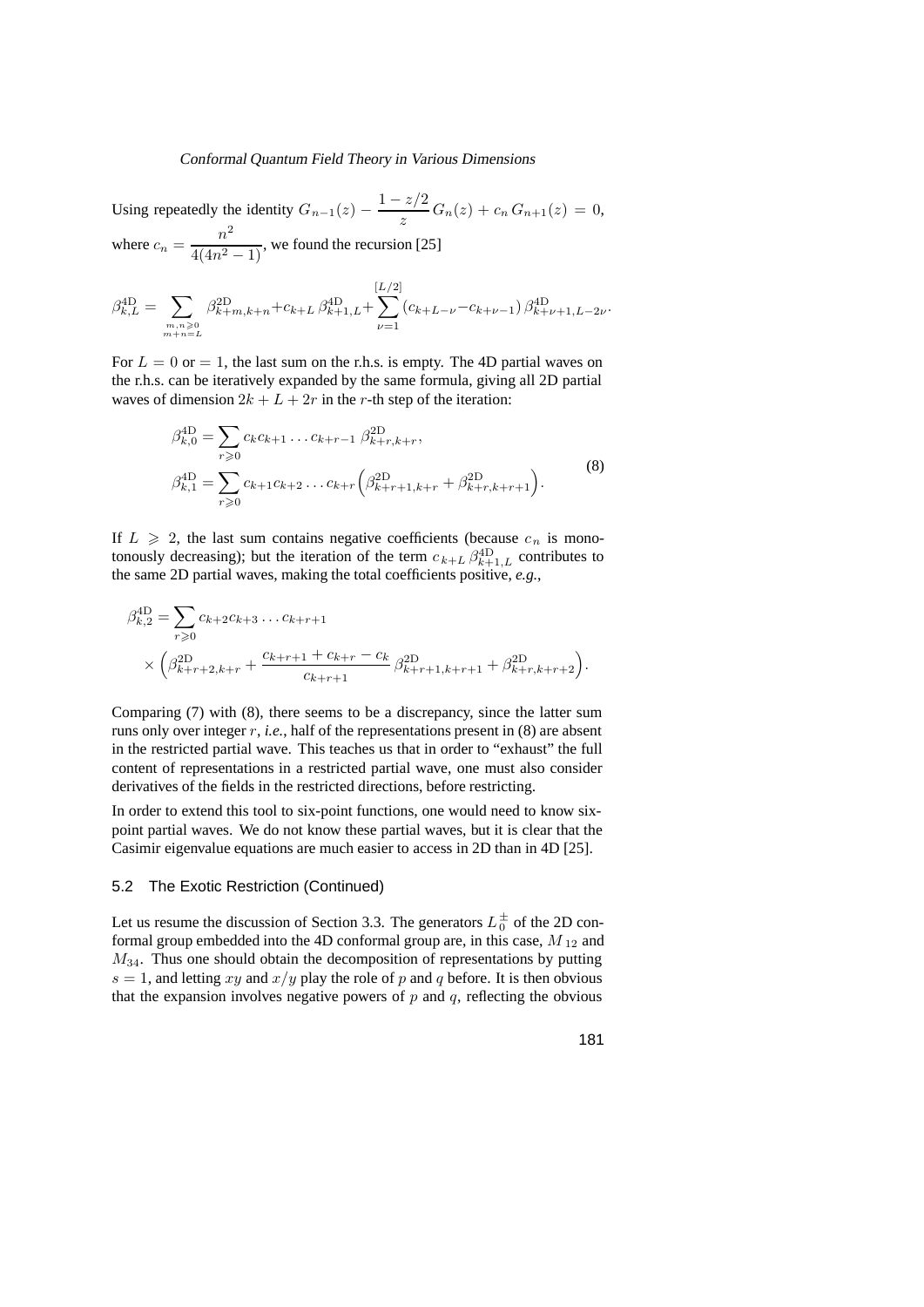fact that  $M_{12}$  and  $M_{34}$  do not have positive spectrum in 4D positive energy representations. The expansion technique of the previous subsection fails in this situation.

More detailed analysis of the spectrum of the two chiral Casimir operators [25] indicates that the decomposition goes into a *continuum* of representations of the Möbius groups with positive and negative unbounded spectrum of  $L_0^{\pm}$ .

# 5.3 Characterization of Twist 2 Contributions

Another idea to isolate parts from correlation functions that must be separately positive, is to use the twist. This is a convenient "quantum number", but not an eigenvalue of any polynomial function of the Casimir operators. Yet, as the discussion of biharmonic fields shows, the projection to the sum of all twist 2 representations

$$
\langle \cdots \Pi_{\text{twist } 2} A'(x) A(y) \rangle = \sum_{\lambda : \text{twist}(\lambda) = 2} \langle \cdots \Pi_{\lambda} A'(x) A(y) \rangle
$$

is, after multiplication with  $((x-y)^2)^{d-1}$ , characterized by the very simple pair of differential equations (2). This suggests the following potential technique. We know that

$$
\langle V(x,y)\Pi_{\text{twist }2}C(x_3)B(x_2)A(x_1)\rangle = \langle V(x,y)C(x_3)B(x_2)A(x_1)\rangle \tag{9}
$$

is a biharmonic function due to  $(2)$  for every biharmonic field V. Since by conformal invariance, correlation functions depend essentially only on the cross ratios, here regarded as "collective variables", one may expect that the same information encoded in the wave operators  $\Box_x$  and  $\Box_y$ , can be encoded in a system of differential operators w.r.t. the variables  $x_1, x_2, x_3$ , annihilating  $\langle VCBA \rangle$ . Then, under the reasonable hypothesis, that all biharmonic fields of the theory generate the entire twist 2 subspace of the Hilbert space, this would imply that the vector  $\Pi_{\text{twist 2}} CBA\Omega$  solves the same equations, and so does the six-point correlation function

$$
\langle A(x_6)B(x_5)C(x_4)\Pi_{\text{twist }2}C(x_3)B(x_2)A(x_1)\rangle.
$$

This information can be used to compute the form of this contribution, and to isolate the twist 2 part of a given six-point correlation  $\langle ABCCBA \rangle$ , because the higher twists are less singular. If the twist 2 part fails to be positive, the full six-point function is not positive. Ultimately, we would like to apply this strategy to six-point double pole structures which appear in correlations of the form  $\langle VCCV \rangle$  [4].

As a first step towards this program, we have tested the idea on four-point functions [26]. So let C be the unit operator in (9). If A and  $B = A'$  have the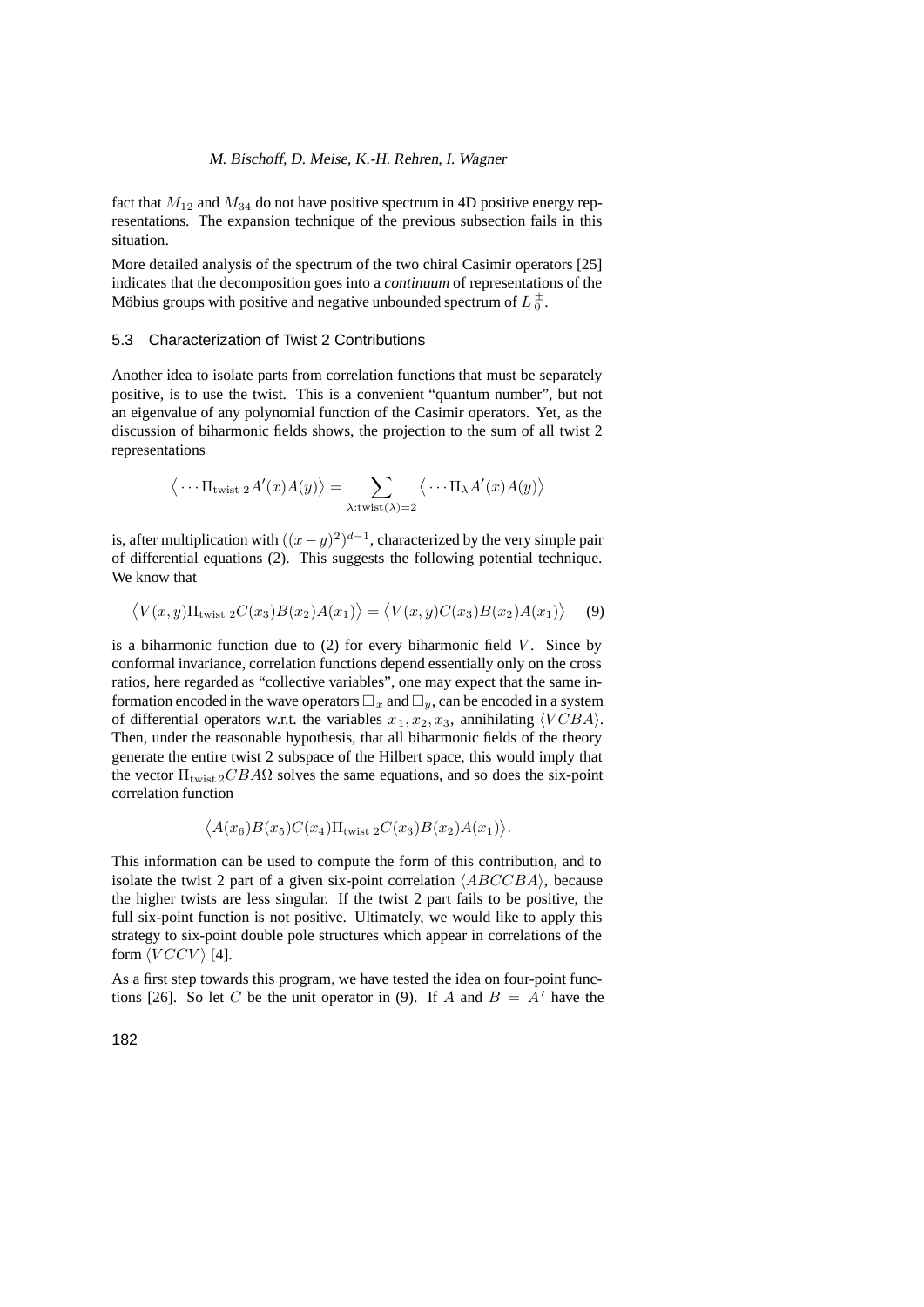same scaling dimension, it is obvious that the twist 2 projection selects the biharmonic field  $V_{A'A}$ , and it is also known that the wave operators w.r.t. x and y, if expressed in terms of the cross ratios  $s, t$ , are the same as the wave operators w.r.t. the arguments of  $V_{A'A}(x_2, x_1)$ . Hence, in this case the strategy works.

Less obvious is the case when  $d_A \neq d_B$ . The difference  $d_B - d_A = 2n$  must be even by GCI, and we may assume  $n > 0$ . Writing

$$
(x_{12}^2)^{d_A+n-1} \cdot \langle V(x,y)B(x_2)A(x_1) \rangle = f(x,y,x_2,x_1),
$$

we found [26] that biharmonicity in x and y implies the pair of equations

$$
[x_{12}^2 \partial_1 \cdot \partial_2 - 2(x_{12} \otimes x_{12}) \cdot (\partial_1 \otimes \partial_2) + 2(n-1)x_{12} \cdot \partial_2 + 2(n+1)x_{12} \cdot \partial_1]f = 0,
$$
  
and

$$
\left(\partial_1^{\otimes n}\right)_{{\rm traceless}}f=0,
$$

*i.e.*, a pair of differential operators w.r.t.  $x_1$  and  $x_2$  characterizing "twist 2", as desired. The first equation is actually equivalent to

$$
\langle V(x, y)(\mathcal{C} - \lambda)B(x_2)A(x_1) \rangle = 0,
$$

where C is the quadratic Casimir operator and  $\lambda$  its eigenvalue in the scalar representation of dimension 2. Hence, the twist 2 contribution  $\Pi_{\text{twist }2}B(x_2)A(x_1)\Omega$ consists of a scalar part only. This is an independent proof of Lemma 5.2 in [2] which states that the only twist 2 contribution in the operator product expansion of two GCI scalar fields of different dimension is the scalar  $d = 2$  representation. The second equation is equivalent to the statement that every correlation  $(x_{12}^2)^{d_A+n-1} \langle \cdots \Pi_{\text{twist } 2} B(x_2) A(x_1) \rangle$  is a homogenous *polynomial* in  $\rho_{1i}$  of order  $n - 1$ .

An illustrating free field example for  $n = 2$  is the following. Let  $\varphi$  be the massless free field, and  $W_{\mu}$  a conformal vector field of dimension  $\Delta > 3$ . Then  $A = :W_{\mu}W^{\mu}$ : and  $B = :[(\Delta - 3)W^{\mu}\partial_{\mu}\varphi - \varphi(\partial_{\mu}W^{\mu})]^2$ : are conformal scalars of dimension  $d_A = 2\Delta$  and  $d_B = 2\Delta + 4$ . The projection  $\Pi_{\text{twist 2}}$ acting on  $B(x_2)A(x_1)\Omega$  amounts to the contraction of all W fields. The result is  $(x_{12}^2)^{-d_A-1}$  times the vector

$$
(x_{12}^2\square_2 - 4x_{12}\cdot\partial_2 + 8)\mathpunct{:}\varphi^2(x_2)\mathpunct{:}\Omega
$$

which is indeed annihilated by the two differential operators above. Splitting any correlation  $(x_{12}^2)^{d_A+1} \langle \cdots B(x_2)A(x_1) \rangle$  into a part in the kernel of the two differential operators and a less singular part, uniquely selects this vector. (Incidentally, in this case, the first operator is sufficient to do the job.)

# **6 Conclusion**

We have presented a number of ideas and new techniques which might be developed into useful tools for the analysis of globally conformal invariant correlation

183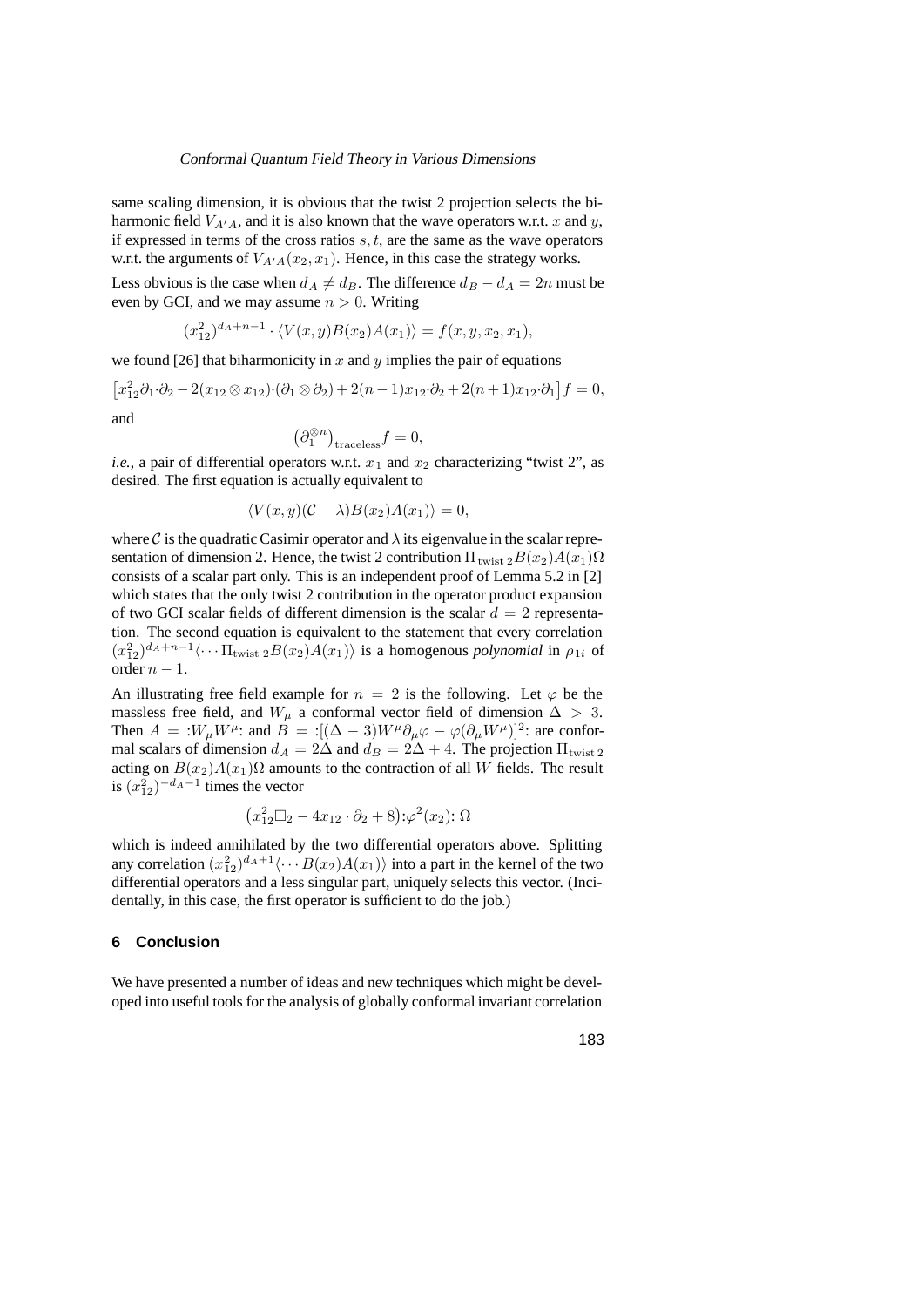functions, especially the problem of Hilbert space positivity of correlation functions that cannot arise from free fields. Various side aspects, concerning the relations between conformal QFT in four, two and one (chiral) dimensions were also discussed.

# **Acknowledgments**

KHR thanks the organizers of the Symposium "Algebraic Methods in Quantum Field Theory", Sofia, May 15-16, 2009, for the invitation to this event. He also thanks V. Moretti and B. Schroer for helpful comments about aspects of lightfront holography. KHR was supported by the German Research Foundation (Deutsche Forschungsgemeinschaft (DFG)) through the Institutional Strategy of the University of Göttingen.

**Note.** During the symposium, KHR became aware of the recent work by G. Mack [11], also presented on that occasion, which has some overlap with ours.

# **References**

- [1] N.M. Nikolov, I. Todorov (2001) Rationality of Conformally Local Correlation Functions on Compactified Minkowski Space. *Commun. Math. Phys.* **218** 417-436.
- [2] N.M. Nikolov, K.-H. Rehren, I. Todorov (2005) Partial Wave Expansion and Wightman Positivity in Conformal Field Theory. *Nucl. Phys B*. **722** 266-296.
- [3] G. Mack (1977) All Unitary Ray Representations of the Conformal Group  $SU(2, 2)$ with Positive Energy. *Commun. Math. Phys.* **55** 1-28.
- [4] N.M. Nikolov, K.-H. Rehren, I. Todorov (2008) Harmonic Bilocal Fields Generated by Globally Conformal Invariant Scalar Fields. *Commun. Math. Phys*. **279** 225-250.
- [5] N.M. Nikolov, Ya.S. Stanev, I. Todorov (2002) Four-Dimensional Conformal Field Theory Models with Rational Correlation Functions. *J. Phys. A: Math. Gen*. **35** 2985-3007.
- [6] V. Bargmann, I.T. Todorov (1977) Spaces of Analytic Functions on a Complex Cone as Carriers for the Symmetric Tensor Representations of SO(n). *J. Math. Phys*. **18** 1141-1148.
- [7] M. Bischoff (2009) Über die Pol-Struktur höherer Korrelationsfunktionen in global konform-invarianter Quantenfeldtheorie, Diploma thesis, Göttingen (in German).
- [8] N.M. Nikolov, K.-H. Rehren, I. Todorov (2008) Pole Structure and Biharmonic Fields in Conformal QFT in Four Dimensions. In: *Lie Theory and its Applications in Physics VII, Proceedings Varna 2007* (eds. V. Dobrev *et al.*) Heron Press, Sofia; *Bulg. J. Phys*. **35 s1** 113-124.
- [9] H.-J. Borchers (1964) Field Operators as  $C^{\infty}$  Functions in Spacelike Directions. *Nuovo Cim*. **33** 1600-1613.
- [10] V.K. Dobrev, G. Mack, V.B. Petkova, S.G. Petrova, I.T. Todorov (1977) Harmonic Analysis on the n-Dimensional Lorentz Group and Its Applications to Conformal Quantum Field Theory. *Lect. Notes Phys*. **63** Springer Verlag.